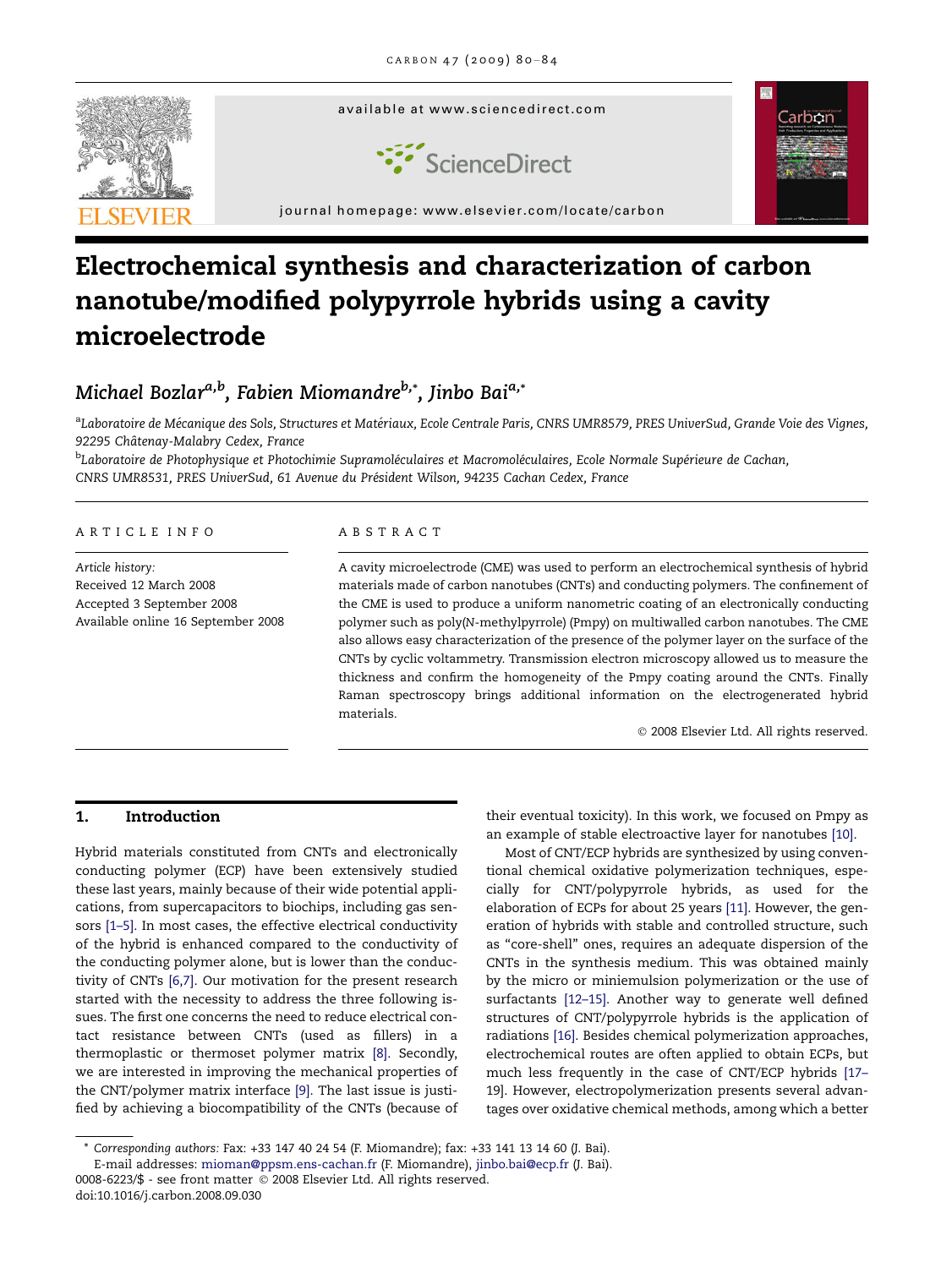

Fig. 1 – Scheme of the cavity microelectrode used for electropolymerization.

control of the thickness of the electrodeposited layer through the injected charge and the absence of purification steps after the synthesis. A challenge is to limit the electropolymerization outside the CNTs resulting in a disordered incorporation of the CNTs in the ECP matrix, which often occurs when starting from a dispersion of the CNTs in the monomer containing electrolyte solution. Controlled structure hybrids can be obtained for example when performing the electrodeposition on a well-aligned CNT array [\[18,20\]](#page-4-0) or by using a surfactant as the supporting electrolyte to favor the electropolymerization on the CNT surface [\[19\].](#page-4-0) Recently an electrochemically induced deposition method of the CNTs on ITO electrode was described [\[21\]](#page-4-0), which constitutes an interesting way to confine the CNTs on the location where electropolymerization takes place. We propose here an alternative solution to this issue by using the CME sketched in Fig. 1. This electrode was first described by Cha et al. [\[22\]](#page-4-0) and later developed on the one hand by Vivier for conducting polymers [\[23,24\]](#page-4-0), battery materials [\[25\]](#page-4-0) and on the other hand by Qiu et al. [\[26\]](#page-4-0) for molten salt applications. It is especially designed to deal with small amounts of materials, but the main interest in our case comes from the confinement of the CNTs in a very small volume close to the electrode surface, thus favouring the polymer deposition on the CNT surface, while this is much more difficult to achieve with conventional millimeter-size electrode. This makes it possible to avoid the use of surfactants, which may influence the properties of the electrogenerated hybrid material. Moreover, thanks to pulse electrochemical techniques, very thin layers of conducting polymers can be coated homogeneously onto the surface of CNTs in a one-step easy method that could be successfully scaled up to continuous coating processes.

# 2. Experimental

#### 2.1. Materials

The CNTs used in the present work have been obtained by chemical vapor deposition. A mixture of xylene,  $C_8H_{10}$  (as carbon source) and ferrocene,  $Fe(C_5H_5)_2$  (as catalyst source) with concentration of (0.1  $\rm g\,m$ L $^{-1})$  was injected into a reactor at

750  $°C$ , during about 10 min. The CNT growth was performed on a  $SiO<sub>2</sub>$  substrate. Field-emission scanning electron microscopy (FESEM) reveals a carpet of aligned and clean multiwalled carbon nanotubes (MWCNTs) obtained using this method (Fig. 2). N-methylpyrrole monomer with purity 98% and lithium perchlorate salt (LiClO<sub>4</sub>) were purchased from Aldrich.

# 2.2. Electrochemistry

Raw MWCNT carpets are disaggregated by a mortar and pestle. This preliminary phase promotes the CNT dispersion in the CME. Then, using the CME as a pestle, CNTs are inserted into the cavity (dimensions: ca. 15 by 30  $\mu$ m). The electrochemical measurements were performed using an EGG Princeton Applied Research PAR273 Potentiostat/Galvanostat electrochemical workstation, with a three-electrode cell at room temperature. Hence, the CME was involved as the working electrode in an aqueous solution of lithium perchlorate (0.5 M); a platine wire and an Ag|AgCl wire were used as the counter and reference electrodes, respectively. The presence of CNTs within the CME is confirmed by the cyclic voltammograms in [Fig. 3a](#page-2-0). Afterwards, the monomer (N-methylpyrrole) was injected into the solution (concentration  $10^{-2}$  M). Electropolymerization was achieved following two procedures. In the first one, we carried out classical cyclic voltammetry methods (1 cycle from 0 to +1.2 V with a scan rate of 100 mV  $s^{-1}$ ) and in the second one, we applied an electrochemical pulse (0 to +1.2 V for 0.5 s). Then, the electrochemical features of the Pmpy coating are identified by substituting the solution containing the monomer by a pure electrolyte solution and applying 1 cycle from -0.6 to +0.6 V with a scan rate of 50 mV s $^{-1}$  ([Fig. 3b](#page-2-0)). Ultimately, the hybrids are collected by sonication in tetrahydrofuran (THF) for 20 min at



Fig. 2 – FESEM images of pristine CNT carpet: (a) low magnification and (b) high magnification.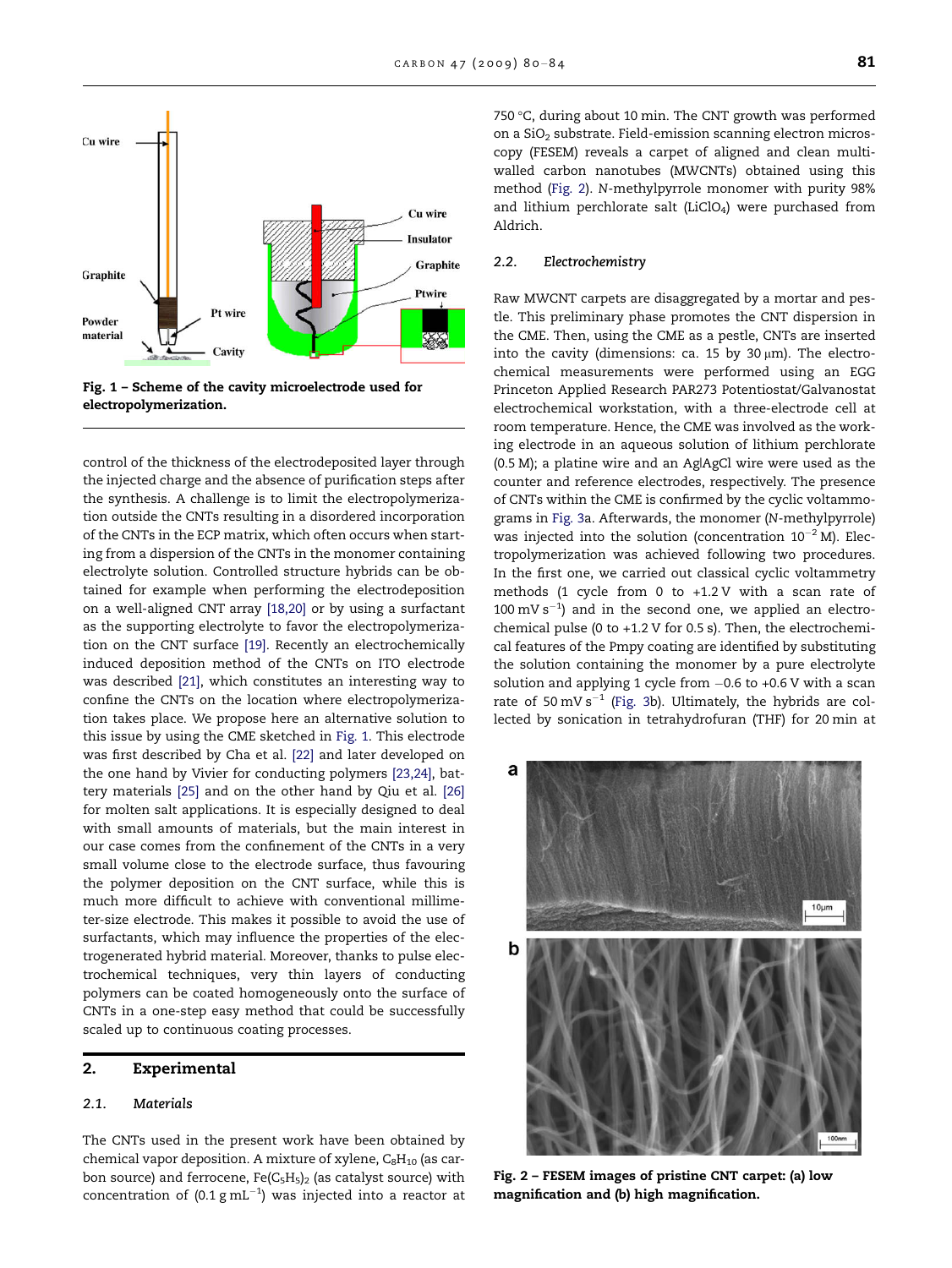<span id="page-2-0"></span>

Fig. 3 – (a) Cyclic voltammograms showing residual currents in the electrolyte solution without monomer (scan rate: 100 mV s<sup>-1</sup>). (b) Cyclic voltammograms of the CNT/Pmpy hybrids and Pmpy characterizations (scan rate: 50 mV s $^{-1}$ ).

45 kHz. Observations and analyses are carried out by evaporating a droplet of the hybrids suspending in the previous solution onto a copper grid (with randomly perforated carbon tape) (Agar Scientific).

#### 2.3. Other characterization

Pristine CNT carpets were observed using FESEM (LEO 1530 Gemini operated at 5 kV). The morphology and the structure of the CNT/Pmpy hybrids were analyzed with Transmission electron microscopy (TEM) (FEI Tecnai G2). In situ Raman spectroscopy was performed using a microspectrometer Labram, Jobin Yvon with a resolution: 1  $\rm cm^{-1}.$ 

# 3. Results and discussion

#### 3.1. Electrochemistry

The electrochemical features of the CNT/Pmpy hybrid are displayed in Fig. 3. Fig. 3a shows the residual currents recorded without monomer, respectively, in presence and absence of CNTs. The increase of the electroactive area results in a slightly higher current when CNTs are introduced in the CME. Once the electropolymerisation performed, the electroactivity of the electrogenerated polymer appears on the cyclic voltammograms of Fig. 3b, recorded after substituting the monomer containing solution by a pure electrolyte one. The comparison with cyclic voltammogram of pure Pmpy powder synthesized under similar conditions in the CME but without CNTs shows very similar features: in particular the peak potential for the redox process converting the polymer from the neutral reduced form into the conducting oxidized one is almost the same (ca. 0.38 vs. 0.4 V). This shows that the conjugation length in the Pmpy layer in the hybrid is not altered by the presence of CNTs compared to pure Pmpy. The reversibility of the doping process is also fully maintained in the hybrid. The cyclic voltammogram of Pmpy electrosynthesized on a conventional Pt electrode and cycled in the CME also exhibits the same features, demonstrating that the use of the CME for electropolymerization has no influence on the polymer electroactivity.

The doping level  $\delta$  of the ECP can be estimated from the following equation, assuming an electropolymerization yield of 100%

$$
\delta = \frac{2Q_r}{Q_s - Q_r} \tag{1}
$$

where  $Q_r$  ( $Q_r$  = 490 nC) and  $Q_s$  ( $Q_s$  = 4.5 µC) correspond to the redox and synthesis charges, respectively [\[11\]](#page-4-0). In our case,  $\delta$ has a value about 0.25 which is in accordance with usual values for doped polypyrrole.

As the volume of the cavity is about  $1.6 \times 10^{-8}$  cm<sup>3</sup>, this implies a material mass (CNTs) of approximately 15 ng assuming a volume filling rate of 50%. Knowing the average dimensions of the CNTs (average diameter: 15 nm and average length: 45  $\mu$ m) and their density (1.87 g cm<sup>-3</sup>), we can evaluate the corresponding area of the CNTs inserted into the CME to be roughly equal to ca.  $2 \text{ mm}^2$ . Therefore, if we neglect the side-wall surface of the cavity non-in contact with the CNTs, we can estimate the value of the synthesis charge to ca. 200  $\mu$ C cm<sup>-2</sup>. In general, the thickness of a polypyrrole coating on the surface of an electrode is related to the synthesis charge  $Q_s$  and the surface of the electrode A, as follows [\[11\]](#page-4-0):

$$
\ell_{\text{num}} \cong 4 \left( \frac{Q_s}{A} \right)_{\text{/cc m}^{-2}} \tag{2}
$$

which leads to a thickness of ca. 0.8 nm. This value is certainly much lower than the actual thickness. Indeed, the area has been overestimated by ignoring the non connected nanotubes as well as those within entanglements. Nevertheless, the order of magnitude of the coating thickness is nanometric, as confirmed by electron microscopy.

#### 3.2. TEM

TEM images of the produced hybrids [\(Fig. 4\)](#page-3-0) show clearly the location of the Pmpy coating on the CNT walls. The average thickness of the amorphous polymer layer is 1.5 nm. We can mention that the coating thickness is slightly higher at the edge and at some irregular areas (if any) of the CNT, probably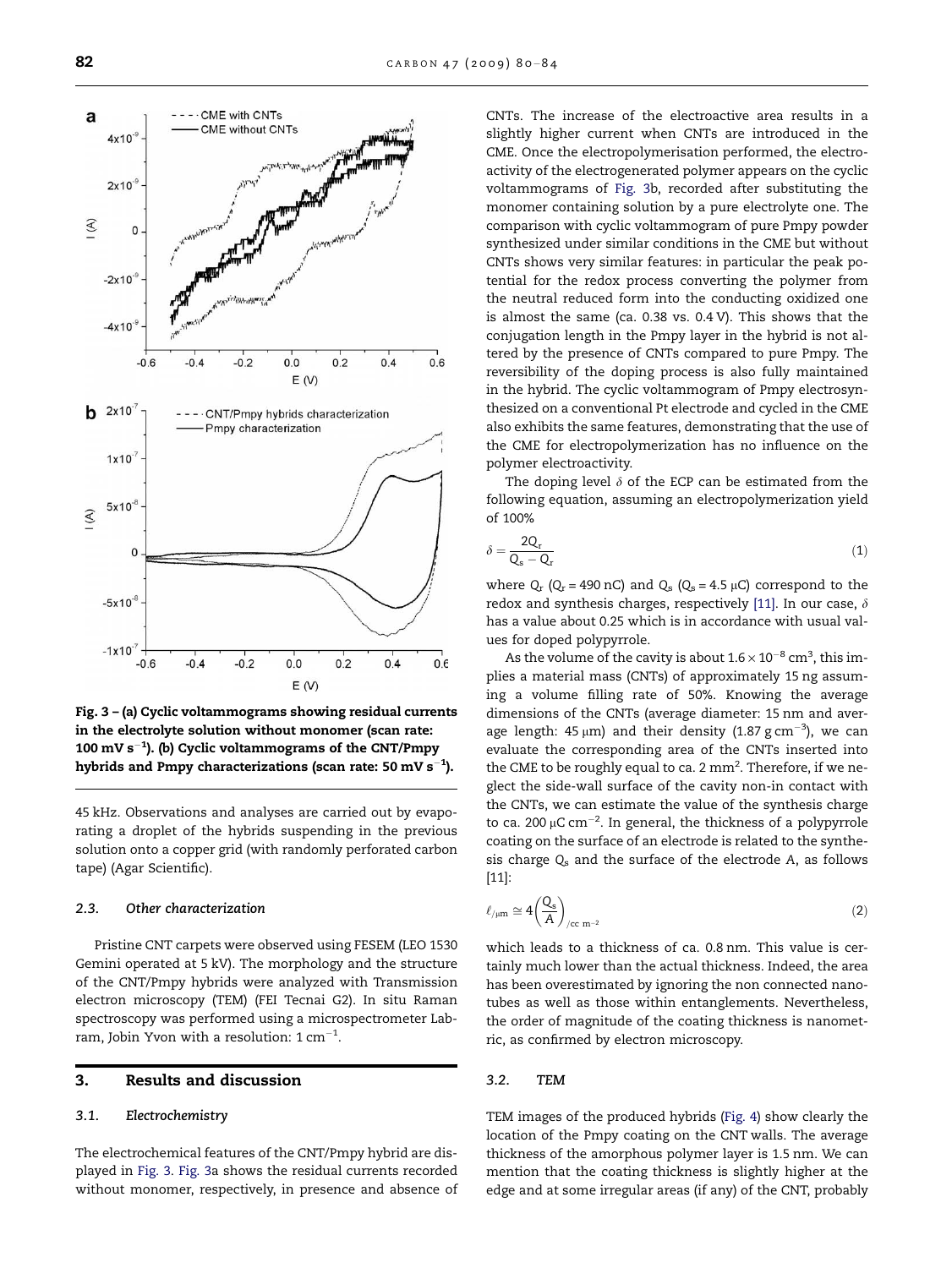<span id="page-3-0"></span>

Fig. 4 – TEM images of a pristine MWCNT (a), two crossing CNT/Pmpy hybrids obtained by electropolymerization: 0.5 s pulse (b) and cyclic voltammetry (c).

because these edges or defects promote higher current areas for electropolymerization and thus act as favored nucleation

sites. A detailed analysis of the TEM images shows a significant difference in the structure of the Pmpy film depending on the synthesis method employed. In comparison with cyclic voltammetry, the pulse technique has shown its ability to improve the regularity and homogeneity of the coating. Such results demonstrate the ability of the CME to produce reliable and very thin coatings of ECP on CNTs.

#### 3.3. Raman spectroscopy

Fig. 5 shows the Raman spectra of the different materials studied in this work. The MWCNTs are identified by their two characteristic peaks: the D band (disordered  $sp<sup>3</sup>$  band) at around 1350  $cm^{-1}$ , and the G band (atomic motions in the graphene plane) at around 1580 cm $^{-1}$  (Fig. 5a).

The spectra obtained for CNT/Pmpy hybrids (synthesized by cyclic voltammetry and potential pulse) are in accordance with previous works [\[15,27\]](#page-4-0). Especially, the broad peaks due to the CNT graphene sheets (D and G modes, see Fig. 5a) are hidden in presence of the coating layer (see Fig. 5b–c). Independently on the synthesis method, the spectra reveal specific peaks due to CNT/Pmpy hybrids. The C=C backbone stretching is observed at 1580 cm $^{-1}$ , and the antisymmetrical C–H inplane deformation at 1210 cm $^{-1}$  (it is shifted to 1400 cm $^{-1}$  in the case of cyclic voltammetry). The symmetrical C–H inplane deformation is represented by the peak at 1065  $\rm cm^{-1}$ . We assume that the peak at 970  $\rm cm^{-1}$  corresponds to the quinoidic polaronic structure, associated with the polymer doping. The broad bands below 900 cm $^{-1}$  are due to diffusion of silica of the glass substrate around the electrode.

In the meantime, we have also reproduced the spectra corresponding to pristine Pmpy prepared electrochemically in aqueous LiClO<sub>4</sub>. In this latter case, we note the presence of peaks at 1370 cm $^{-1}$  (ring stretching) and 1580 cm $^{-1}$  (C=C backbone stretching). Peaks recorded at 1000 and 1150  $\rm cm^{-1}$ are characteristic of C–H in-plane deformation. A peak at 680  $\rm cm^{-1}$  can be assigned to the symmetric stretching mode of  $ClO_4^-$  dopants.



Fig. 5 – Raman spectroscopy of pristine MWCNTs (a), CNT/ Pmpy hybrids obtained using two different methods: pulse for 0.5 s (b) and cyclic voltammetry (c).